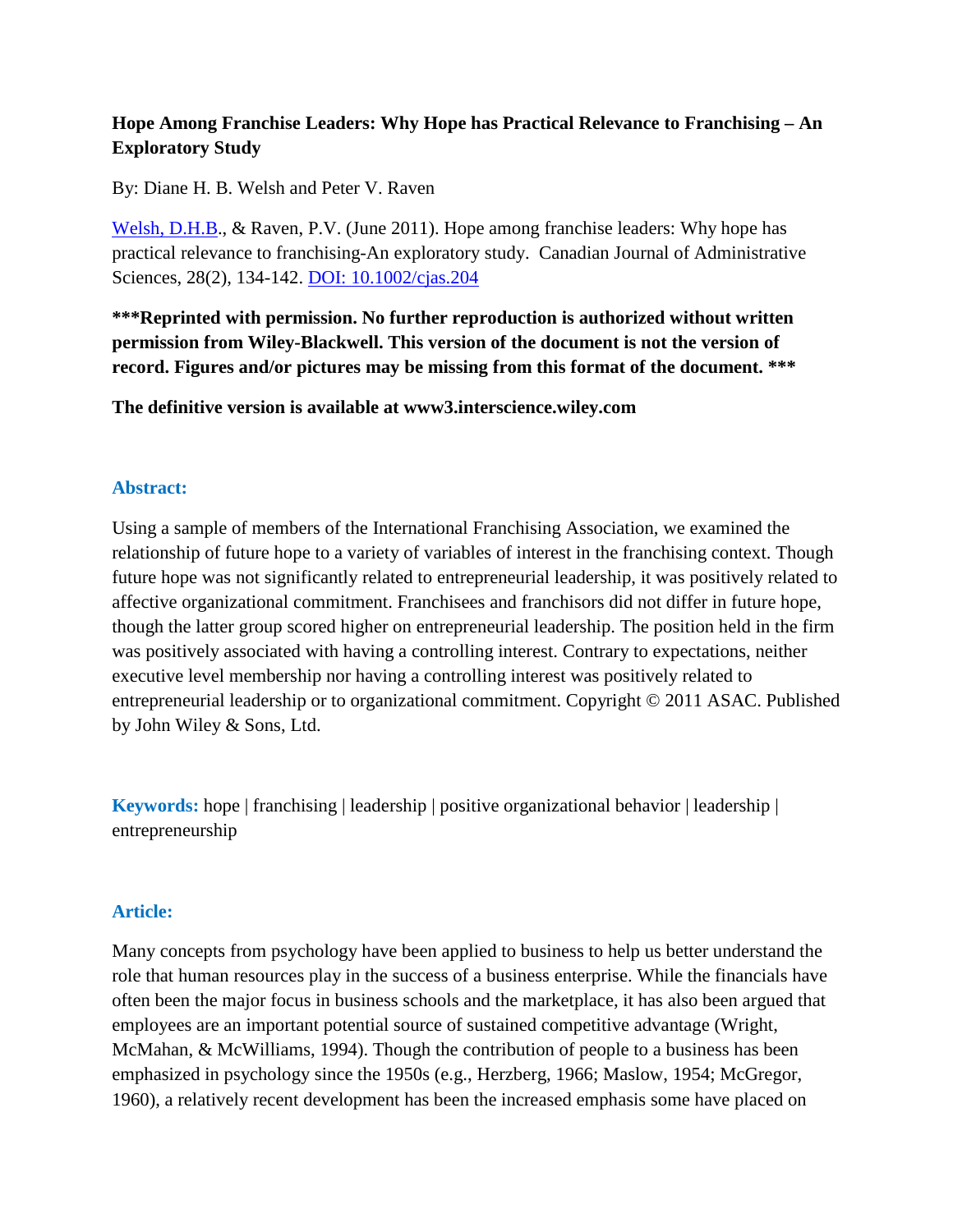positive organizational behaviour, which Luthans (2002, p. 59) defined as, "the study and application of positively oriented human resource strengths and psychological capacities that can be measured, developed, and effectively managed for performance improvement." This approach, which encourages managers to build on the positive strengths of their employees as opposed to focusing on the negative, has been associated with improved performance and productivity (Nelson & Cooper, 2007; Turner, Barling & Zachartos, 2002; Welsh, Luthans, & Sommer, 1993a, 1993b; Wright, 2003).

One of the positive psychological constructs that contributes to the psychological capital of an individual is hope (Snyder 1996, 2002). While hope has been studied in relation to athletic success and education, few studies have applied it to business settings. As detailed below, the major objective of this study was to examine the relevance of hope in the context of one of the most powerful economic engines of the North American economy: the franchise system. Specifically, we investigated whether there are systematic differences between franchisors and franchisees in their level of hope about the future and evaluated the role of some variables that could give rise to such differences.

### **Franchising**

A franchise relationship involves an ongoing relationship where the franchisor provides an opportunity to do business under a legal agreement and also provides supplemental services that may include assistance in organization, information technology services, training, management, and other services to start a franchise. In return, the franchisee pays a fee for this ongoing relationship and services (Beshel, 2010). Franchising can be broadly categorized into two types: Product and Trade Franchising, which focuses on what is sold (i.e., Chevrolet, Honda, Shell) and Business Format Franchising, which focuses on how the business is run (i.e., Kentucky Fried Chicken, Midas, H&R Block) (Walker, 1991). While both types have grown, business format franchising has had the most dramatic growth. Indeed, franchising has been one of the fastest growing methods of doing business in the US and abroad for the last half century. Franchising in the US alone is so widespread that one of every 12 retail businesses is a franchised business and more than 8 million people are employed in these businesses (International Franchise Association, 2006a). According to the International Franchising Association, franchising accounts for more than 40% of all retail sales and totals more than 1.5 trillion dollars per year in revenue throughout the world (International Franchise Association, 2006a).

#### **Franchising, Entrepreneurship, and Economic Development**

Entrepreneurship is integral to economic development (Alon & Welsh, 2001; Welsh & Alon, 2001, 2002). Schumpeter (1934) established that new firms are essential to a revitalized economic order. The franchisor, or founder of the unique business format system, falls within the realm of entrepreneurship (cf. Low & MacMillan, 1988) by virtue of the creation of new combinations (Schumpeter, 1934), drive based on the perception of opportunity (Stevenson,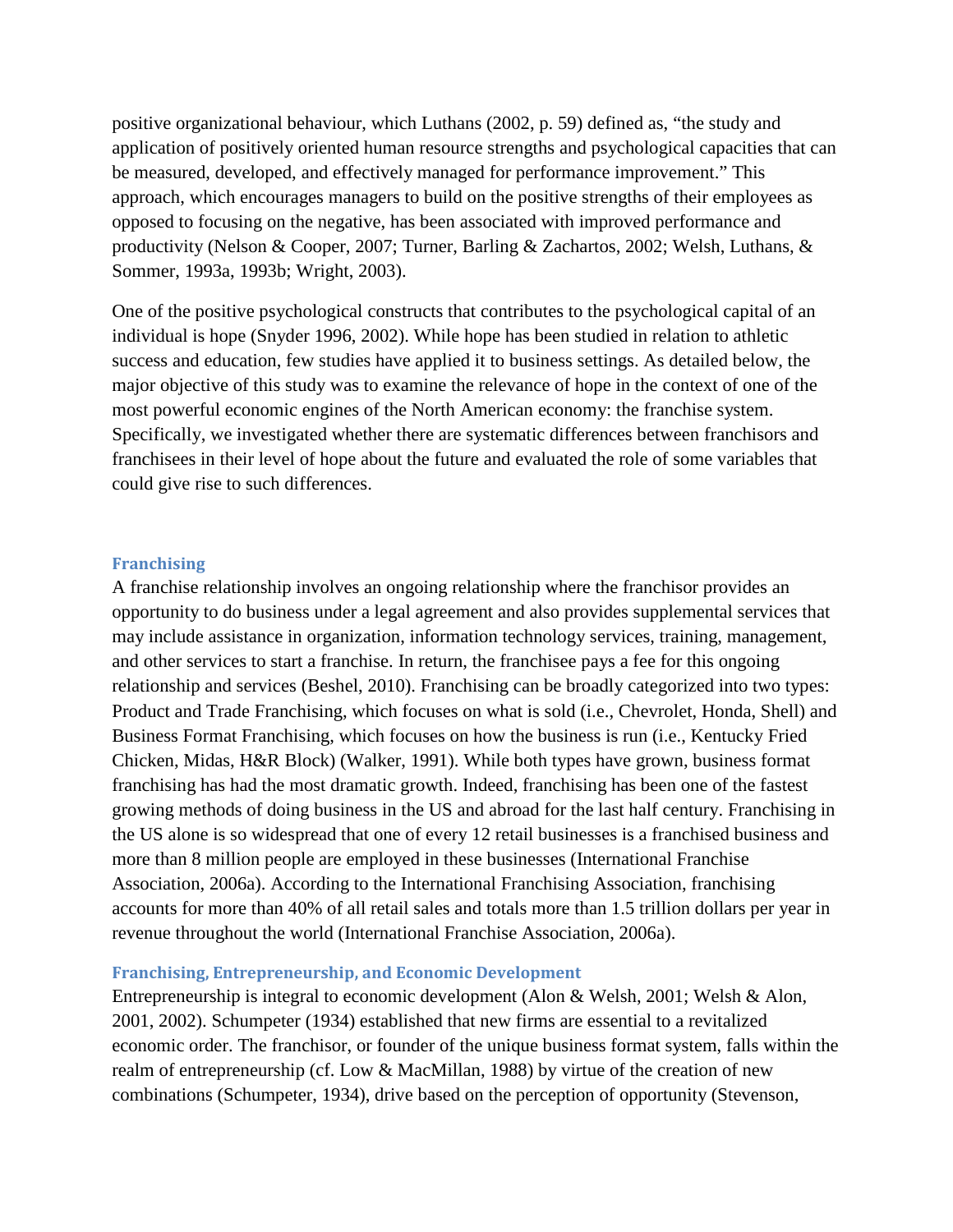Roberts, & Grousbeck, 1989), and the creation of new ventures (Gartner, 1985). Franchising often involves the introduction of new products and services that are subject to rapid growth, and is characterized by the use of innovative marketing, an openness to change, and an emphasis on outrunning the competition (Aldrich & Auster, 1986; Gartner, 1985).

The major reviews of franchising research (Elango & Fried 1997; Young et al., 2000) reveal very few studies involving psychological constructs despite the inherent complexities of a system in which franchisors, franchisees, and franchise managers must work together to make the business(es) successful.

## **Hope Theory**

Hope theory was introduced by C.R. Snyder and his colleagues (Snyder et al., 1996; Snyder, 2000). Hope is defined as a "positive motivational state based on an interactively derived sense of successful (a) agency (goal directed energy) and (b) identification of pathways (waypower, planning to meet goals)" (Snyder, Harris et al., 1991a, p. 287). From this perspective, hope consists of three major conceptual foundations: agency, pathways, and goals. As such, the hope construct includes elements of both self-efficacy and optimism (DiPietro, Welsh, Raven, & Severt, 2007). As conceptualized by Snyder, there is both a relatively stable trait component (trait hope; Snyder et al., 1996) as well as a more situational facet—future hope (the future scale; Snyder, Harris et al., 1991a)—which can be developed in individuals (Snyder, 2000).

### **Hope in Academics, Athletics, and Physical and Mental Heath**

Since the 1990s, empirical research on hope has been conducted in the areas of academics, athletics, and physical and mental health and has been shown to relate positively to performance outcomes (cf. Snyder, 2002). For example, hope correlates with academic performance in grade school, high school, and college (Snyder, Cheavens, & Michael, 1999a; Snyder, Michael, & Cheavens, 1999b), and those teachers who had higher hope for their students were found to be more encouraging (Culver, 1992).

In athletics, high-hope athletes are more successful than low-hope athletes, especially in situations involving high stress (Brown, Curry, Hagstrom, & Sandstedt, 1999; Curry, Snyder, Cook, Ruby, & Rehm, 1997). Teaching college athletes the application of hope to various aspects of life also significantly improves their confidence in their athletic capabilities (Curry, Maniar, Sondag, & Sandstedt, 1999; Curry & Snyder, 2000).

Higher hope levels also make a significant difference in health psychology: promoting and maintaining good health and preventing, detecting, and treating illnesses (Irving, Snyder & Crowson, 1998; Matarazzo, 1982; Scioli et al., 1997; Snyder, 1996, 1998; Snyder, Irving & Anderson, 1991b). Hope positively relates to overall adjustment (Kwon, 2000, 2002). Moreover,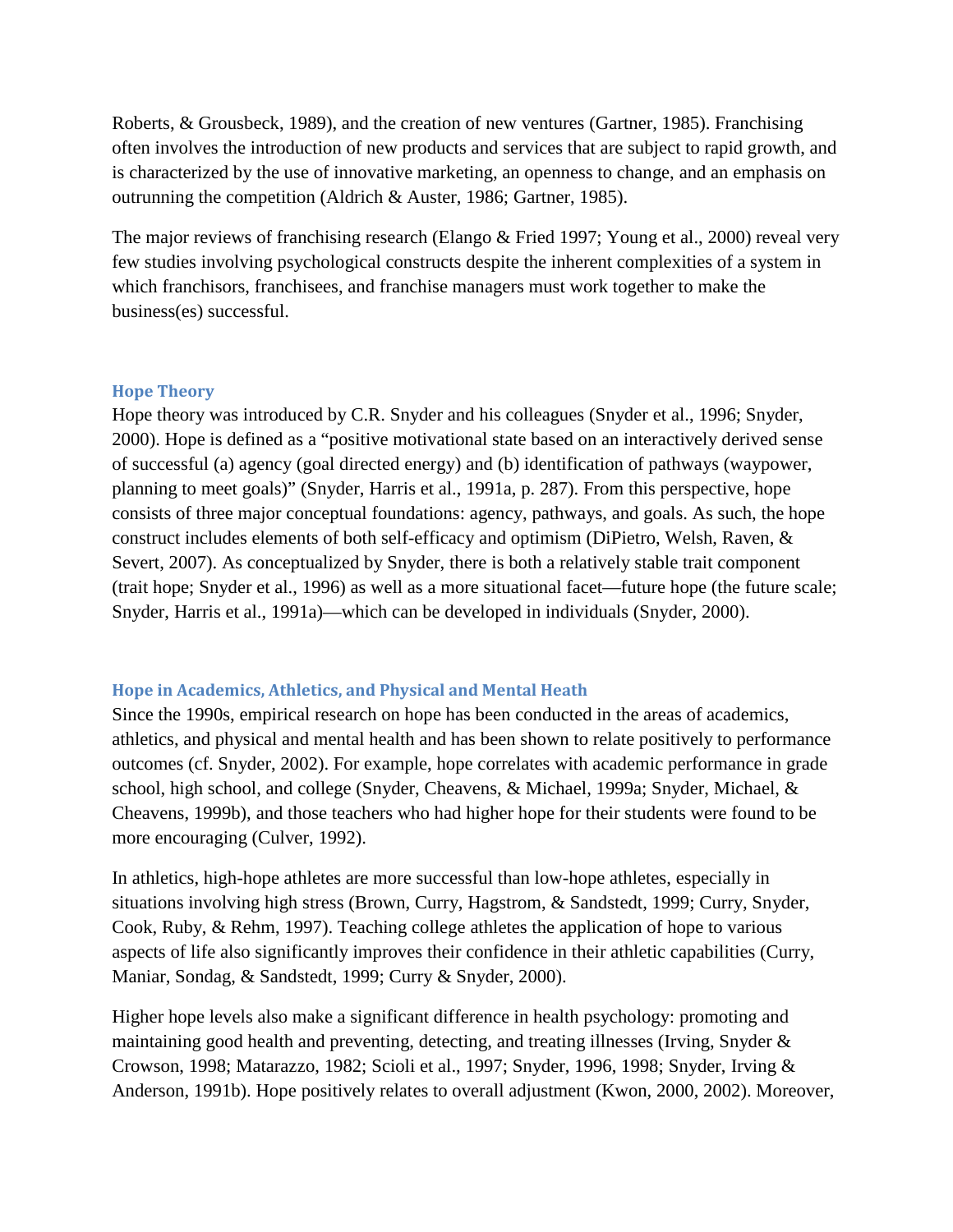facilitating hopefulness among college students increases survival and coping beliefs and diminishes actions or thoughts of suicide (Range & Penton, 1994). More generally, hope has been successfully used as a guiding framework in psychotherapy (Frank 1968, 1973, 1975; Snyder, Ilardi, Cheavens et al., 2000a; Snyder, Ilardi, Michael, & Cheavens, 2000b; Snyder, Michael, & Cheavens, 1999b; Snyder & Taylor, 2000).

### **Hope in Business Settings**

Peterson and Luthans (2003) found that the state of hope of managers of fast food restaurants was positively associated with restaurant performance and employee retention rates. Moreover, among the 125 US companies sampled, the 10 having the highest levels of future hope among their middle managers and lower level employees were characterized by profitability, concrete goals, participative management, innovation, and strong communication (Adams et al., 2002). Hope was also positively associated with individual performance and job satisfaction among engineers and technicians (Luthans, Avolio, Avey, & Norman, 2007).

# **Entrepreneurial Leadership, Hope, and Franchising**

While leadership has long been an important topic in the general business literature, there has also been interest in identifying specific capabilities that are especially important to entrepreneurial success. For example, in the context of franchising, Welsh, Adler, Falbe, Gardner, and Rennick (2001) highlighted the importance of innovation, a willingness to compete, and a capacity to respond effectively to rapid change. We propose that future hope could also be an especially relevant personal characteristic in entrepreneurial environments given the multiple challenges associated with making a franchise system work long term (cf. Holmberg & Morgan, 2007) and the high rate of failures in entrepreneurial efforts in general (Strotmann, 2007). As explained earlier, hopeful individuals process more goal-directed energy and are more likely to engage in efforts to identify pathways to enable goal attainment—all qualities that should be positively related to both entrepreneurial leadership and the capacity to survive long term as a participant in the franchise system. The state of hope is positively related to business ownership satisfaction among those who founded and/or owned a business (Jensen & Luthans, 2006). Furthermore, to the extent that future hope enables individuals to stay in franchising, both variables should also be positively related to commitment (cf. Meyer, Stanley, Herscovitch, & Topolnytsky, 2002) to the franchising organization and to indicators of career success such as the level of position held in the firm, and ultimately a controlling interest. Organizational commitment relates positively to personal initiative (Den Hartog & Belschak, 2007), employee retention, and to organizational performance in the franchising context (Morrison, 1997). As for its relationship to future hope, the particular form of organizational commitment involved might be important. For example, affective commitment (AC) is emotion-based such that the employee "wants to" be part of the enterprise, whereas continuance commitment (CC) is based more on the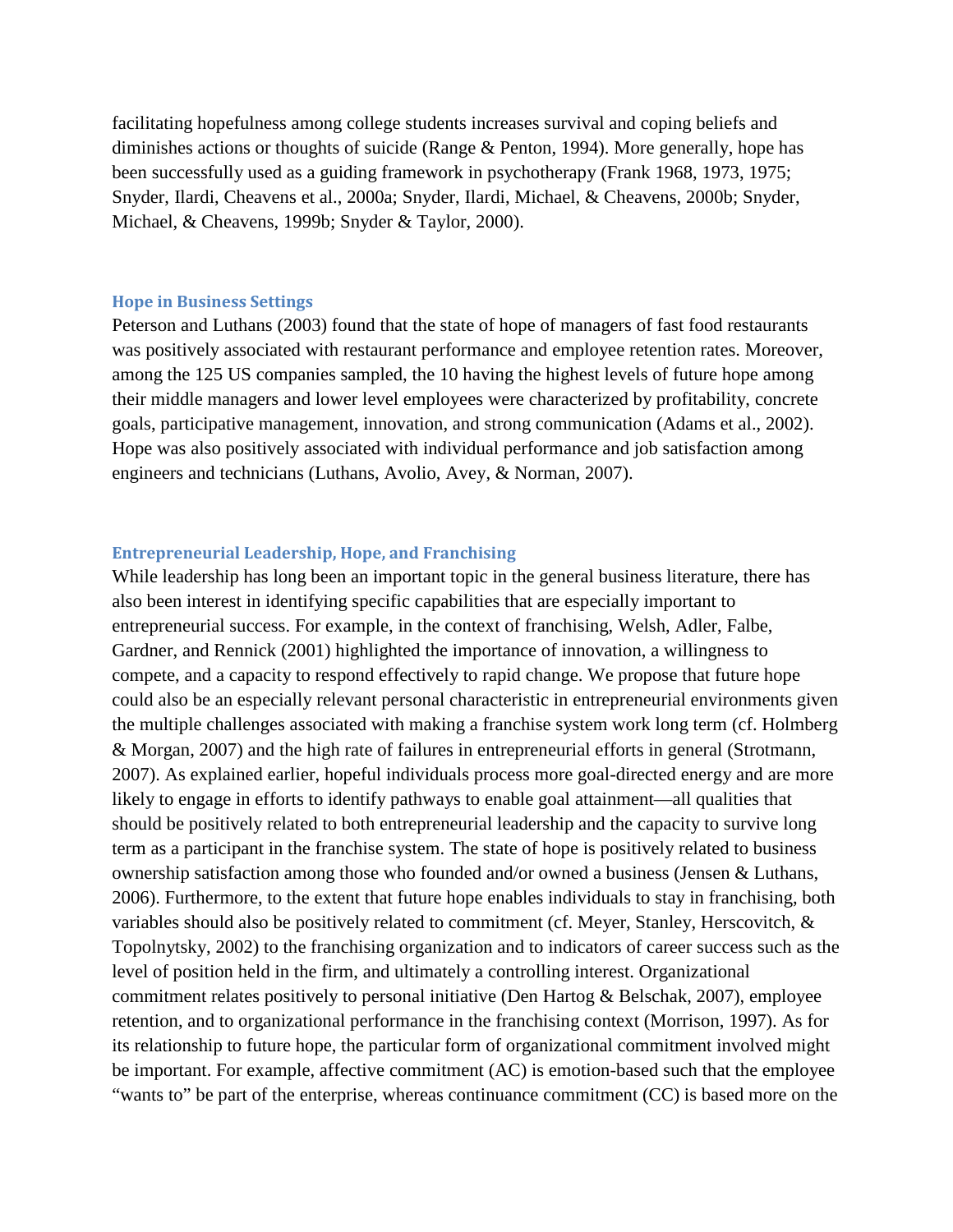benefits of continued membership such as longevity-based compensation and the establishment of friendships wherein the employee "has to" stay (cf. Allen & Meyer, 1990; Meyer & Allen, 1991). Thus, hope and AC might share an emotion-based link, whereas the CC relationship might reflect the degree to which the organization is the source of pathways the employee sees as being important to goal achievement. In light of the above:

H1: Future Hope will relate positively to:

entrepreneurial leadership

organizational commitment, both AC and CC

length of time in position

controlling interest in the firm

When the various roles in the franchise system are examined, one of the obvious differences is that the franchisee gains access to a business concept from the originator, usually the franchisor, who is also often credited as being the most entrepreneurial (DiPietro et al., 2007). Indeed, in comparing the two roles, Welsh et al. (2001) found significant differences in their selfperceptions of entrepreneurial leadership. Relative to franchisees, franchisors saw themselves as being more innovative, more focused on research and development, more long term in their thinking, and more likely to recognize rapid change in the industry and the company. Given these results, we also expected franchisors to score higher in future hope than franchisees. Indeed, DiPietro et al. (2007) found such a pattern with regard to trait (current) hope. Finally, analogous to findings in the context of family businesses (Raven & Welsh, 2004), the originators of the business concept—that is, the franchisors—should be more committed to the organization than franchisees, especially at an emotional level (i.e., AC) but also in terms of CC. Thus:

H2: Franchisees will score lower than franchisors on:

entrepreneurial leadership

future hope

organizational commitment, both AC and CC

In the franchise system as in many other types of businesses, a distinction can be made between executive and nonexecutive level participants. As in other business contexts, we expected franchise executives to exhibit higher levels of entrepreneurial leadership relative to nonexecutives (cf. Welsh et al., 2001). Moreover, their elevated roles should also be reflected in higher levels of AC and CC and in a higher probability of having a controlling interest in the firm. As noted earlier, other studies have related organizational commitment to personal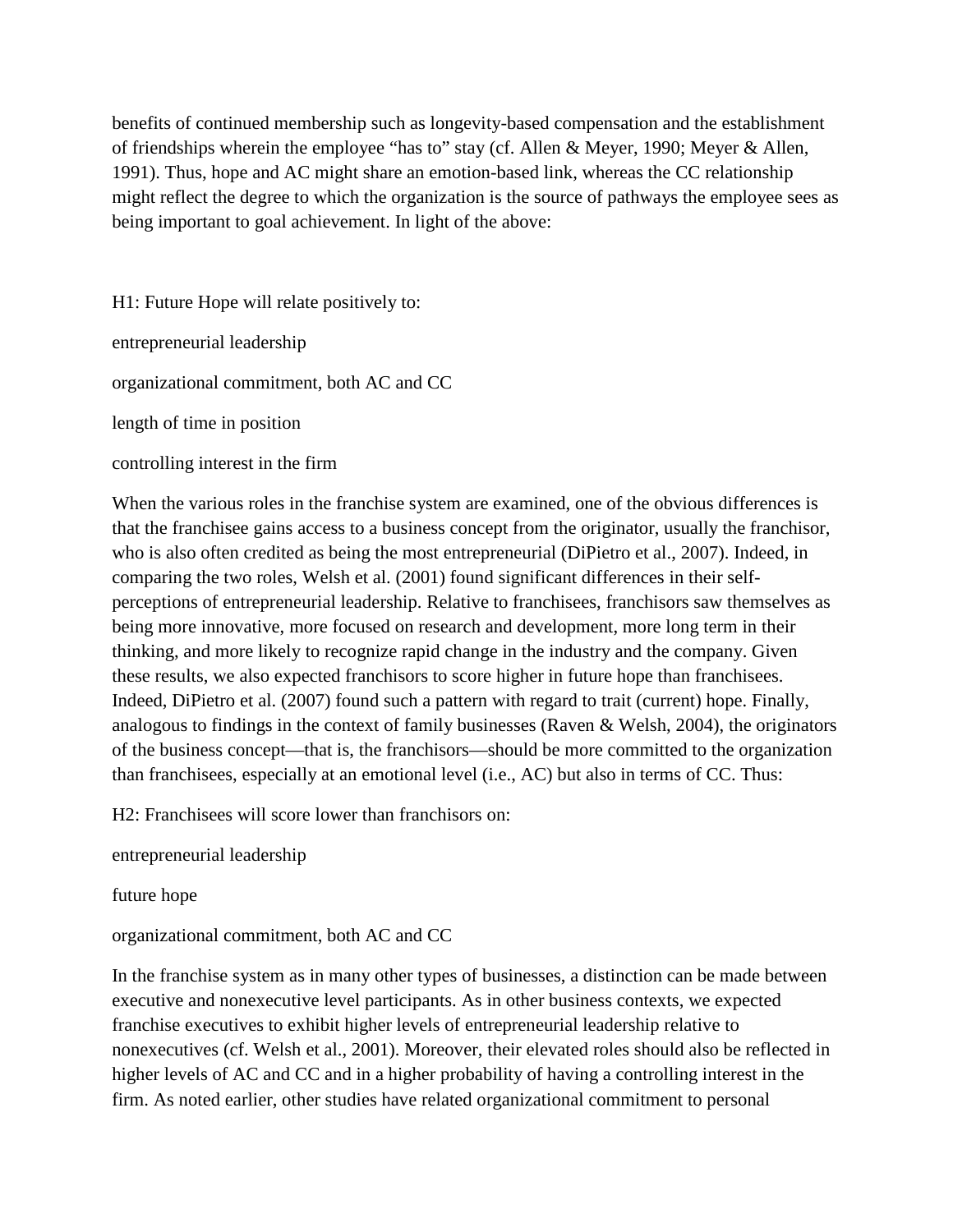initiative (Den Hartog & Belschak, 2007) and to job satisfaction, turnover, and intention to remain in the franchise (Morrison, 1997).

H3: Executive status in the firm positively predicts:

entrepreneurial leadership

organizational commitment, both AC and CC

controlling interest in the firm

future hope

Finally, as implied above, participants in a franchising system can also be differentiated in terms of whether or not they hold a controlling interest in the franchise. With regard to this variable and for reasons analogous to those associated with H3, one would expect that those with superior entrepreneurial leadership capabilities (cf. Welsh et al., 2001) are more likely to thrive in a franchise system long term, which ultimately would be associated not only with a greater probability of holding a controlling interest, but also with the position held and the level of commitment to the organization.

H4: Controlling interest in a franchise positively predicts:

entrepreneurial leadership

position in the company (e.g., employees vs. headquarters staff vs. executives)

organizational commitment, both AC and CC

## **Method**

## **Sample**

The survey was sent electronically to all 1042 members on the executive mailing list of the International Franchising Association in June 2007. Survey responses were also collected electronically; 81 usable responses were obtained for a response rate of 7.8%. The low response rate is not surprising since the franchise community is less likely to participate in research relative to those from other types of businesses (Young et al., 2000), and the content may not have been relevant to all members of the organization. Also, we did not send reminders. The 32 franchisors in the study represented the owners and/or developers of the original franchise concept and headquarters staff. Forty-nine franchisees responded to the survey. There were no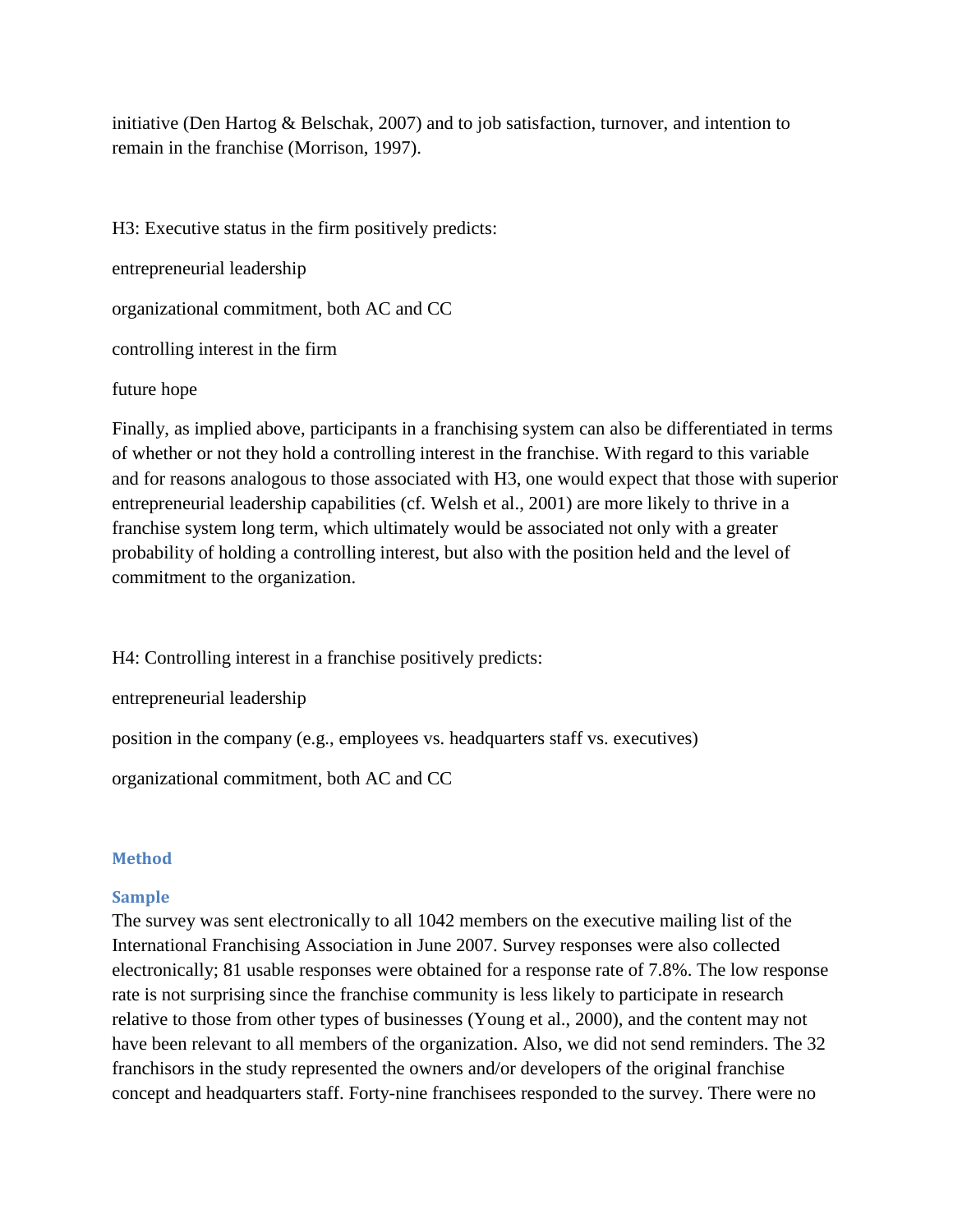significant differences between early and later respondents (based on returned survey postmark dates) on demographic variables such as age and gender, suggesting little response bias.

#### **Measures**

### **Entrepreneurial leadership**

Thirteen items from Welsh et al. (2001) were employed using a 1–8 Likert scale (1 = Strongly Agree, 8 = Strongly Disagree). The items were divided into five sections dealing with franchise headquarters (1 question), risk aversion (4 questions), competitors (1 question), marketing and adaptability (4 questions), development of new products or services (2 questions), and decision making (1 question). As described later, based on a factor analysis, only seven of the items were ultimately used in this study.

#### **Future hope**

The Snyder (2002) 6-item hope scale was used. Alphas range from .74 to .88 for the overall scale, and test-retest reliabilities are typically .80 or better. The scale has agency and pathways factors and an overarching hope factor (Babyak, Snyder, & Yoshinobu, 1993). Hope has discriminant validity in relation to similar constructs in positive psychology. Items include, "I can think of many ways to get out of a jam"; "I am energetically pursuing my goals"; "there are lots of ways around any problem"; "my past experiences have prepared me well for my future".

### **Organizational commitment**

The Allen and Meyer (1990) scales of AC and CC were used. As noted earlier, AC involves emotion-based commitment (e.g., I do not feel a strong sense of belonging to my organization; reverse coded) whereas CC addresses difficulties associated with leaving such as cost, disruption, and available options (e.g., I feel I have too few options to consider leaving this organization) (Meyer & Allen, 1991). Each scale consists of eight items (1 = strongly agree; 8 = strongly disagree) and both have been used extensively (Allen & Meyer). In our sample, however, one of the CC items was inadvertently omitted (i.e., one of the few serious consequences of leaving this organization would be the scarcity of available alternatives).

### **Demographic variables**

Respondents were asked to provide background information concerning their age, gender, current position with the company, whether they had a controlling interest, and a description of the products and/or services sold.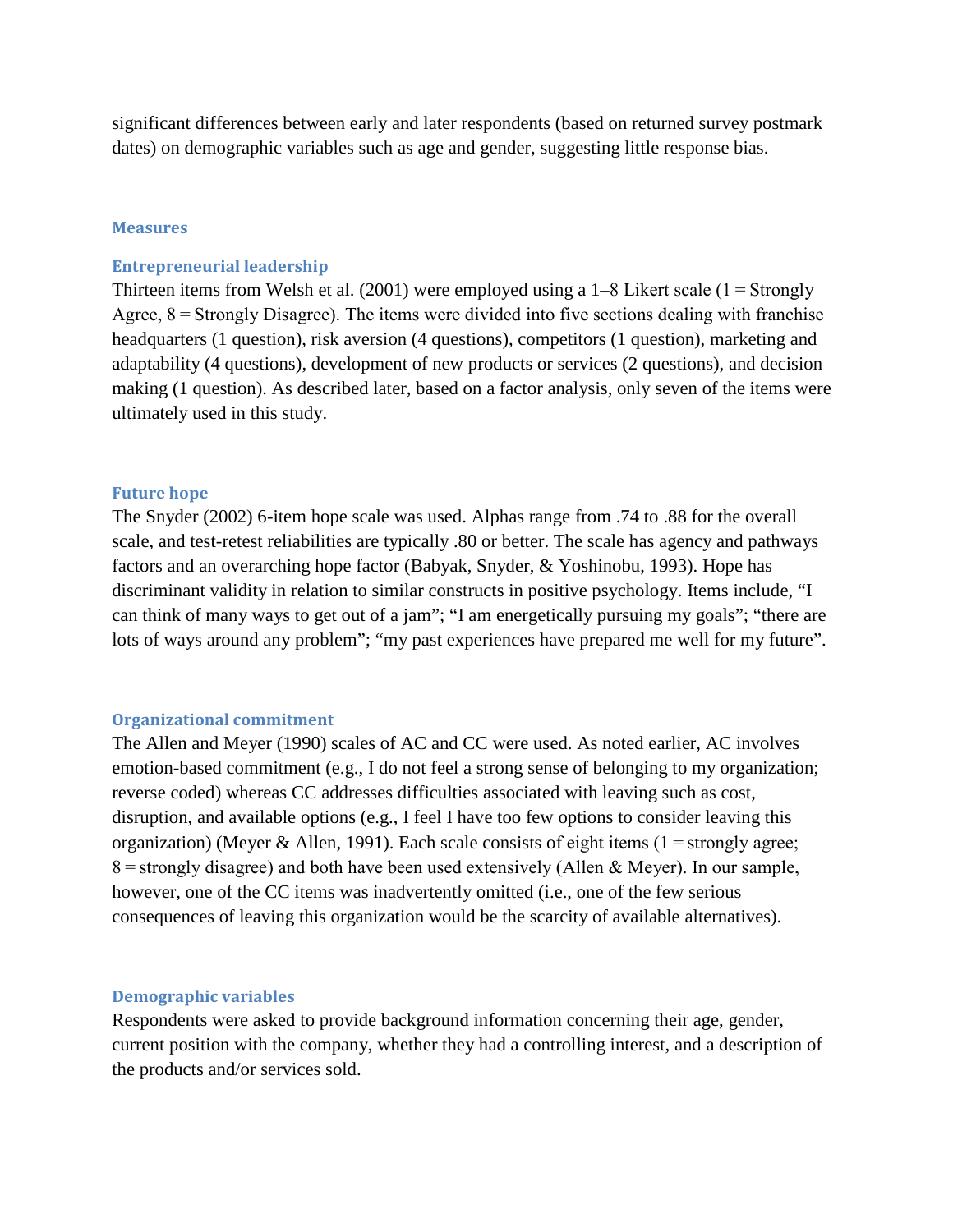# **Analysis**

The Welsh et al. (2001) Entrepreneurial Leadership scale scores were factor analyzed. Analyses of correlations and analysis of variance were used to test the hypotheses. All analyses were conducted using SPSS version 17.0 (2009).

### **Results**

A profile of the respondents is provided in Table 1. Respondents identified themselves as a franchisee or franchisor and by their position in a franchise. Most (60%) were franchisees and male (78%). The average time spent with the franchise was eight years. Many (44 %) had both a controlling interest as well as family members (43%) in their franchise. Consistent with our focus on executives, most (52%) had at least a college level education. Age was more evenly distributed though more than half were 45 or older.

### **Table 1. Respondents Profile**

### **Parameters**

| Total responses   | 81  |
|-------------------|-----|
| Males             | 78% |
| Age:              |     |
| Under 35          | 20% |
| $36 - 45$         | 22% |
| $46 - 55$         | 28% |
| 56 and older      | 30% |
| Education:        |     |
| Some college      | 14% |
| Graduated college | 52% |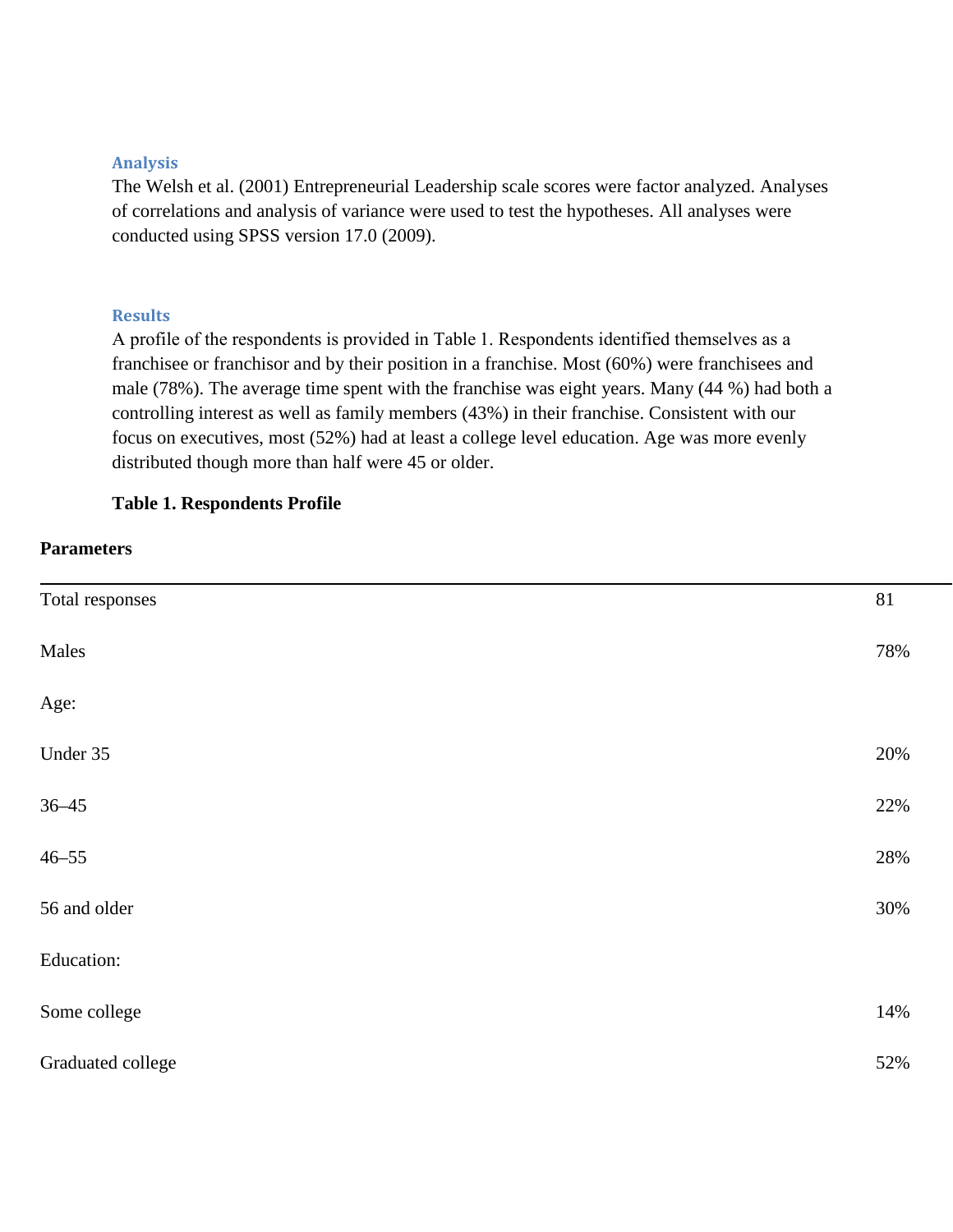# **Parameters**

| Graduate school (MBA, etc.)          | 34% |
|--------------------------------------|-----|
| Years company in operation (average) | 17  |
| Years with franchise (average)       | 8.1 |
| Years in present position (average)  | 7.6 |
| Franchisee                           | 60% |
| Franchisor                           | 40% |
| Own controlling interest             | 44% |
| Family in franchise                  | 43% |
| Of franchises with family members:   |     |
| First generation                     | 76% |
| Second generation                    | 20% |
| Third generation                     | 4%  |

The means, standard deviations, and correlations among the major study variables are shown in Table 2. Cronbach alphas also shown in the diagonal when applicable, and were all .70 or higher.

# **Table 2. Correlations, Means of Composite Variables (Reliabilities in Bold on Diagonal) N = 81**

|                           |        | $2 \qquad 3 \qquad 4 \qquad 5 \qquad 6 \qquad 7 \qquad 8$ |  |  | - 9 |
|---------------------------|--------|-----------------------------------------------------------|--|--|-----|
| 1. Future hope            | .96    |                                                           |  |  |     |
| 2. Entrepreneur initiator | $-.03$ | .70                                                       |  |  |     |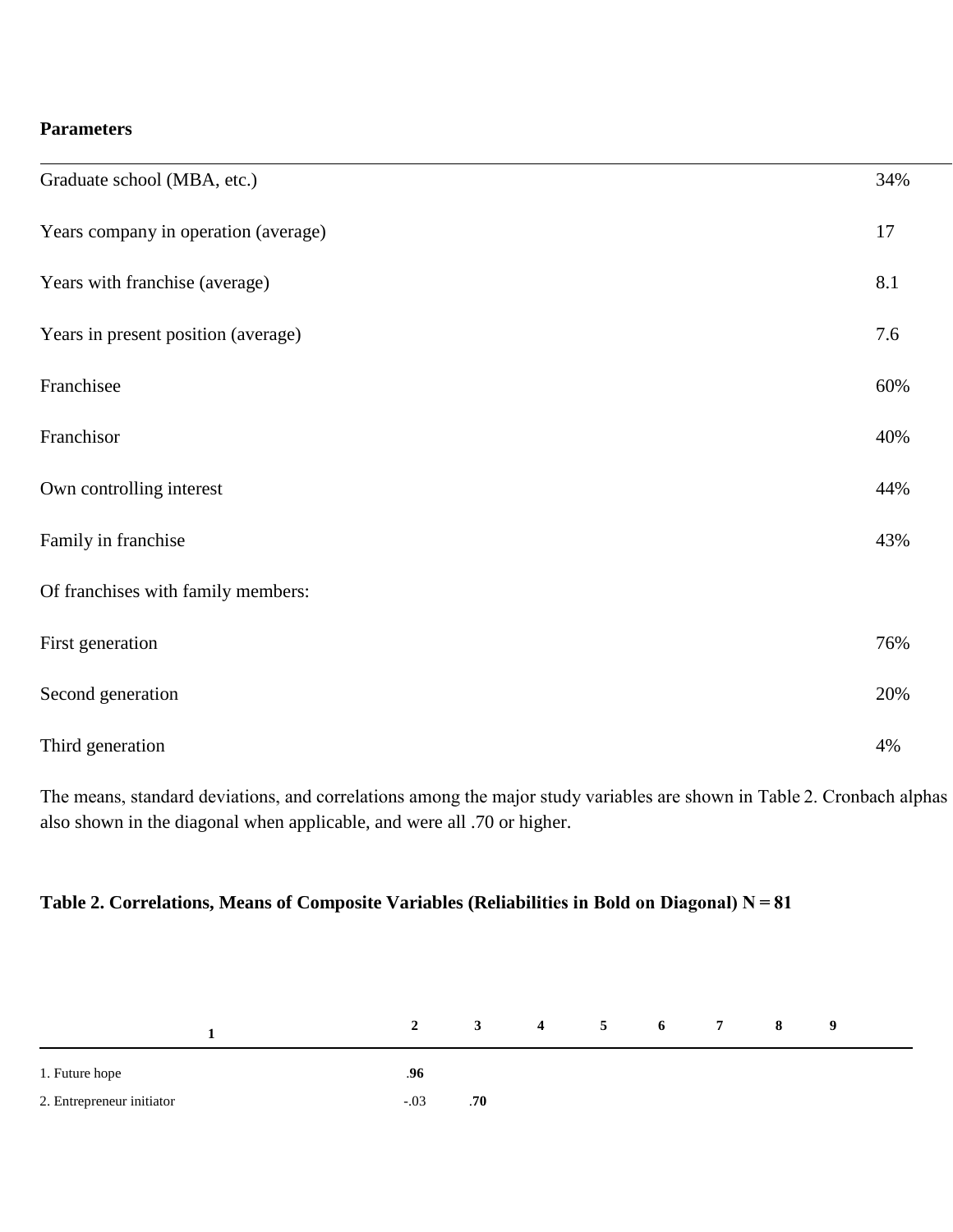| 3. Entrepreneur competitor  | $-.06$              | $.53^{**}$  | .77            |                     |        |             |            |           |           |
|-----------------------------|---------------------|-------------|----------------|---------------------|--------|-------------|------------|-----------|-----------|
| 4. Affective commitment     | $.69^{**}$          | $.26^*$     | .07            | .90                 |        |             |            |           |           |
| 5. Continuance commitment   | $-.48^{\circ\circ}$ | $-.14$      | $-.07$         | $-.49^{\circ\circ}$ | .70    |             |            |           |           |
| 6. Franchisee/ Franchisor   | $-.03$              | $-.31^{**}$ | $-.31^{**}$    | $-.20^{\circ}$      | .09    | <b>NA</b>   |            |           |           |
| 7. Time in position         | .00.                | .13         | .00.           | .00.                | .10    | $-.31^{**}$ | <b>NA</b>  |           |           |
| 8. Own controlling interest | .07                 | .00.        | $-.23^*$       | $-.10$              | $-.17$ | $-.18$      | $.29^{**}$ | <b>NA</b> |           |
| 9. Executive/Nonexecutive   | .07                 | $-.25^*$    | $-.20^*$       | $-.14$              | .07    | $.88^{**}$  | $-.23*$    | $.22^*$   | <b>NA</b> |
| No. tems                    | 6                   | 3           | $\overline{4}$ | 8                   | $\tau$ |             |            |           |           |
| Mean                        | 6.40                | 5.19        | 5.03           | 5.76                | 3.84   | 1.40        | 7.61       | 1.56      | 1.46      |
| S.D.                        | 1.93                | 1.26        | 1.35           | 1.97                | 1.57   | .49         | 8.68       | .50       | .50       |

 $*$  P < .05;

$$
**P<.01;
$$

 $NA$  – not appropriate for one item scale; Franchisor = 1; Franchisee = 2.

Time in Position was measured in years; Own Controlling Interest =  $Yes = 1$ ,  $No = 2$ ; Executive  $= 1$ , Nonexecutive  $= 2$ 

The entrepreneur leadership scale (cf. Welsh et al., 2001) was subjected to a factor analysis with varimax rotation. Two factors with eigenvalues greater than 1 were uncovered. The first consisted of three items and accounted for 48% of the common variance. We labelled it Entrepreneur Initiator, as it reflected an opportunistic perspective. The second, consisting of four items was labelled Entrepreneur Competitor as it focused on monitoring and reacting to competition. It accounted for 16% of the common variance.

## **Hypotheses Testing**

Our first hypothesis was that future hope would be positively related to entrepreneurial leadership, AC, CC, length of time in the position, and controlling interest in the firm. Contrary to expectations, Table 2 shows that the only positive association involving Future Hope was with AC ( $r = .69$ ,  $p < .01$ ). The relationship to CC was also significant ( $r = -.48$ ,  $p < .01$ ), but the direction was negative.

The second hypothesis was that franchisees would score lower than franchisors on entrepreneurial leadership, future hope, AC, and CC. The hypothesis was supported for both components of entrepreneurial leadership, initiator and competitor;  $(r = -31, p < .01$  in both cases), and for AC ( $r = -20$ ,  $p < 0.05$ ), but not for future hope or CC.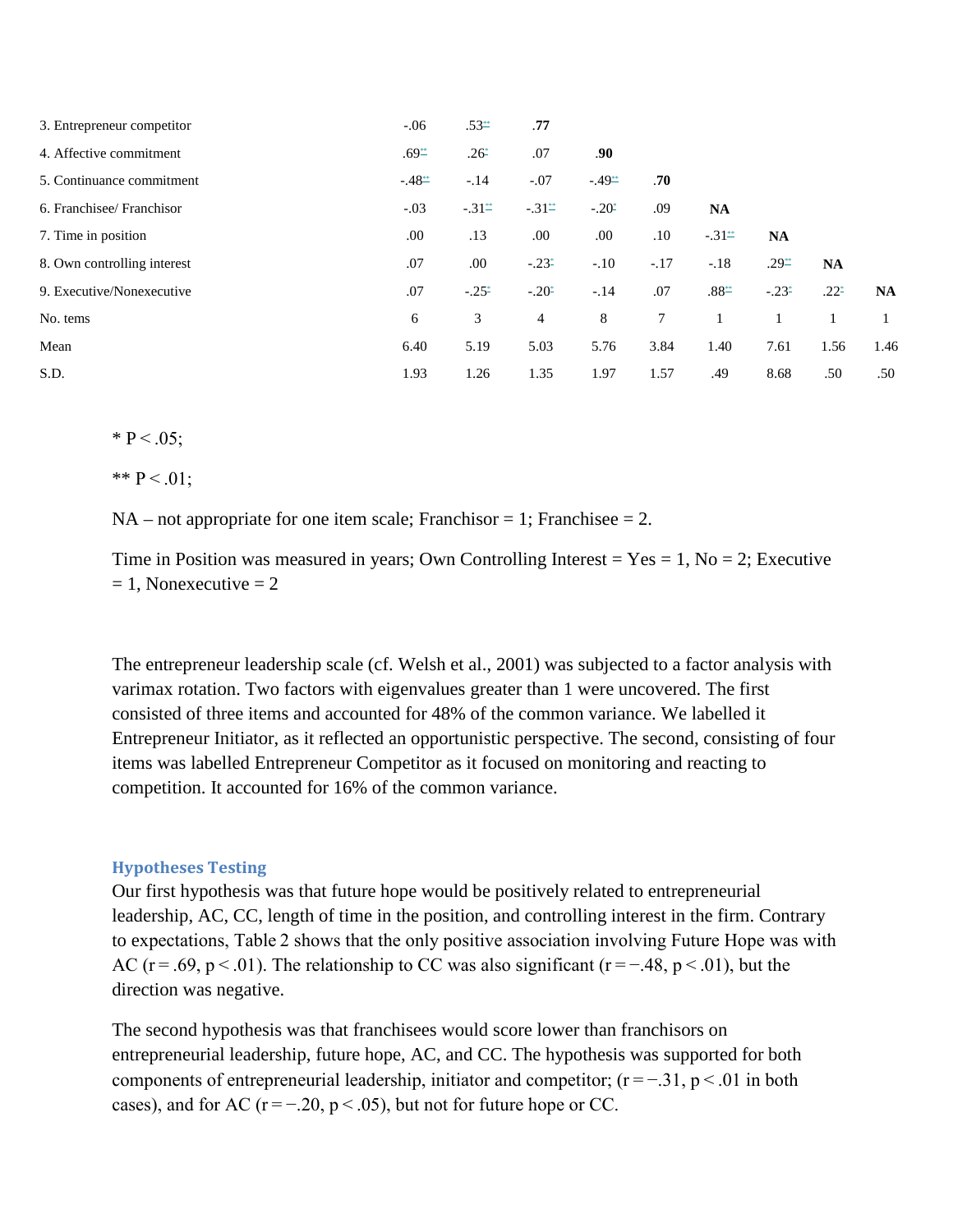The third hypothesis was that executive level membership in the firm would be positively associated with entrepreneurial leadership, AC, CC, having a controlling interest, and future hope. Table 2 shows the hypothesis was supported for controlling interest ( $r = .22$ ,  $p < .05$ ) only. Significant relationships were also observed with both initiator ( $r = -25$ ,  $p < .05$ ) and competitor  $(r = -20, p < 0.05)$  entrepreneurial leadership, but they were in the direction opposite to the hypothesis, indicating that nonexecutives scored higher on both variables.

Our last hypothesis was that owning a controlling interest in the firm would be positively associated in a firm with entrepreneur leadership, position in the company (employees, executives, headquarters staff/management), AC, and CC. Contrary to expectations, those without a controlling interest scored higher in competitor entrepreneurial leadership (r = −.23. p < .05), and neither relationship involving commitment was significant (see Table 2). On the other hand, consistent with H4b, Table 3 shows that having a controlling interest does tend to be associated with positions of greater responsibility.

*Own controlling interest*

|                                    | <i>Own controlling interest</i> | <b>Total</b>   |    |
|------------------------------------|---------------------------------|----------------|----|
| <b>Position</b>                    | Yes                             | N <sub>0</sub> |    |
| 1. Chi Square = $10.81$ , p < .01. |                                 |                |    |
| Employees                          | $\mathbf{0}$                    | 9              | 9  |
| Executives                         | 26                              | 20             | 46 |
| Headquarters staff/management      | 8                               | 15             | 23 |
| Total                              | 34                              | 44             | 78 |

# **Table 3. Position in the Firm by Controlling Interest**

### **Discussion**

### **Summary**

Contrary to expectations, the only positive association involving future hope in this study was with AC. Consistent with expectations, franchisors scored higher on both facets of entrepreneurial leadership relative to franchisees. Also, as anticipated, executive level membership in the firm was positively associated with owning a controlling interest. Nonetheless, contrary to expectations, neither executive level membership nor a controlling interest was positively related to entrepreneurial leadership or to organizational commitment.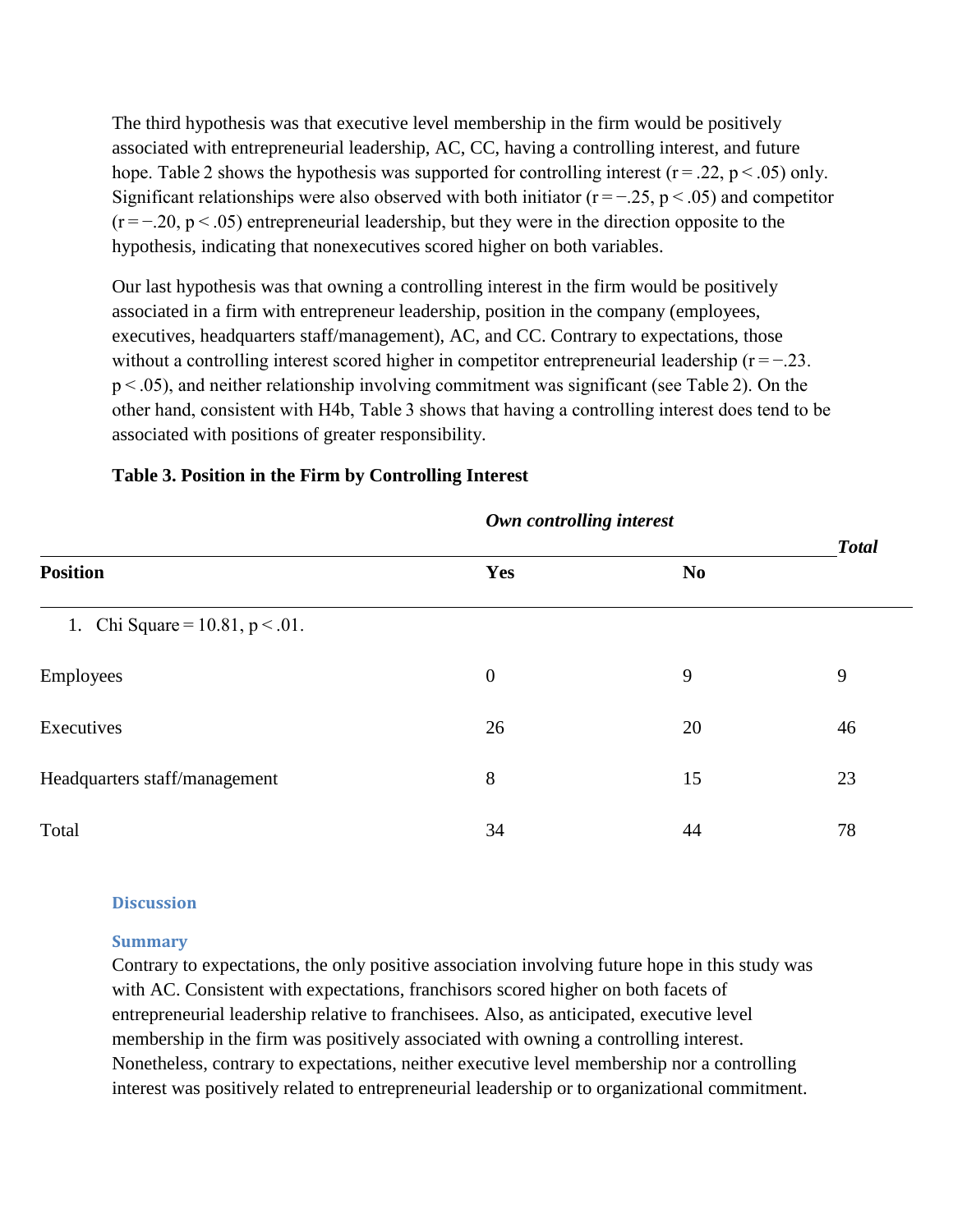### **Contribution to Scholarship**

As far as we know, this is the first study to examine future hope in the context of franchising. Though it was not associated with entrepreneurial leadership, future hope was positively associated with AC—that is, having an emotion-based connection with the organization and a negative association with CC, (i.e., being connected with the organization because of the costs associated with leaving). Since AC tends to be correlated with other positive organizational outcomes such as job performance and organizational citizenship behaviour (Meyer et al, 2002), the discovery of a positive and fairly strong future hope-AC relationship is important. Having individuals predisposed to engage in organizational citizenship might be especially valuable in the early stages of a franchise where inexperienced employees might need to cover for each other to ensure a positive first impression from customers. Such speculation is supported by Youssef and Luthans (2007) who found that hope, optimism, and resilience had a positive effect on the overall workplace and human performance and by Avey, Wernsing, and Luthans (2008) who reported that positive employees are an asset during organizational change. Finally, the negative future hope-CC relationship might actually be viewed as a positive since CC tends to have modestly negative relationships with job performance and citizenship (cf. Meyer et al., 2002).

Contrary to expectations, franchisees and franchisors did not differ with regard to future hope. This was surprising since DiPietro et al. (2007) found that franchisors had significantly higher trait hope than franchisees. They attributed this to the fact that the franchisors are the true entrepreneurs in the system because they typically take the most risk. Perhaps trait hope is the more relevant construct in the franchising context than is future hope. On the other hand, just because franchisors may take higher initial risk does not mean that franchisees do not take any. At a minimum, the capital associated with obtaining the franchise is at risk, not to mention the time and energy that must be put into building the business. Thus, our finding of no differences in future hope between franchisees and franchisors is perhaps not especially surprising. Along these lines, DiPietro, Severt, Welsh and Raven (2008) also failed to uncover differences in hope between franchisees and the managers of franchisee operations. Perhaps only relatively hopeful people are attracted to positions of responsibility in the franchise system.

As expected, franchisors scored significantly higher than franchisees on initiator and competitor entrepreneurial leadership. This is expected based on the DiPietro et al. (2007) assertion that franchisors are the most entrepreneurial members of the system. It is also consistent with Welsh et al. (2001) who, as noted earlier, found that franchisors saw themselves as being more entrepreneurial in a number of respects relative to franchisees.

As hypothesized, executive level membership in the firm was positively associated with owning a controlling interest. On the other hand, contrary to expectations, it was negatively related to both forms of entrepreneurial leadership and unrelated to either AC or CC. The lack of association involving position and AC (Meyer et al, 2002), and to a lesser extent, CC, is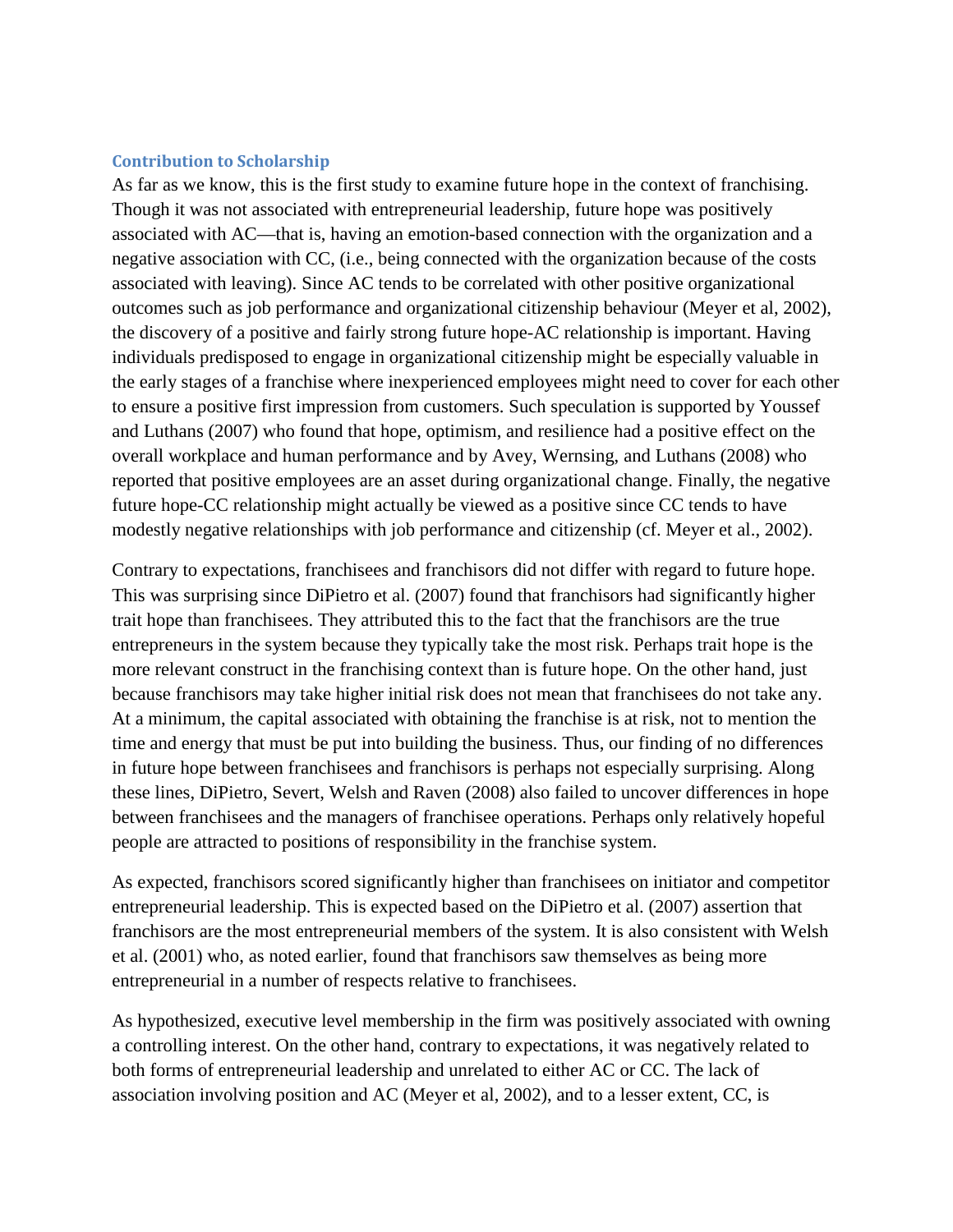surprising since tenure and AC are typically related. Perhaps tenure and position held were not strongly associated in our sample. A similar pattern was found with regard to controlling interest in that it was negatively related to competitor entrepreneurial leadership and unrelated to either AC or CC. In all, the executives and those with a controlling interest in this study appear to be relatively complacent as reflected by their leadership and their commitment to their enterprises.

### **Applied Implications**

The most important applied implication of our findings involves the relatively strong future hope-AC relationship. As noted earlier, AC is associated with a range of outcomes that are positive for the organization (Meyer et al., 2002). To the extent that our finding is generalizable, the future hope of potential franchisees should be considered part of the selection process given that careful franchisee selection is one approach to lowering franchise failure rates (Holmberg  $\&$ Morgan, 2007). Moreover, since people can be trained to think in a more hopeful manner (cf. Luthans, Avey, & Patera, 2008), it might be of benefit for the enterprise to attempt to enhance future hope among their existing employees as well.

### **Limitations and Future Research Directions**

The sample used in this study may not have been completely representative given the low response rate and because not all franchise operations belong to the International Franchising Association. Low sample size was an issue in the DiPietro et al. (2008) study of trait hope as well.

Since there have only been a handful of studies involving hope and franchising, the possibilities for future research are many. For example, country-based differences have been found to influence the operation of franchise systems leaving open the possibility that trait and future hope may operate differently outside North America as well. For example, relative to North America, Raven and Welsh (2004) found differences in the management of small and medium sized enterprises in the Middle East, which they attributed largely to differences in culture. Unlike other areas of entrepreneurship where the role of a variety of variables has been evaluated using global samples (e.g., cognitive complexity and polychronicity; Carraher, Scott, & Carraher, 2004; entrepreneurial orientation, Carraher, 2005; and locus of control; Kauffman, Welsh, & Bushmarin, 1995), the franchising literature to this point has largely been limited to a North American context.

### **References**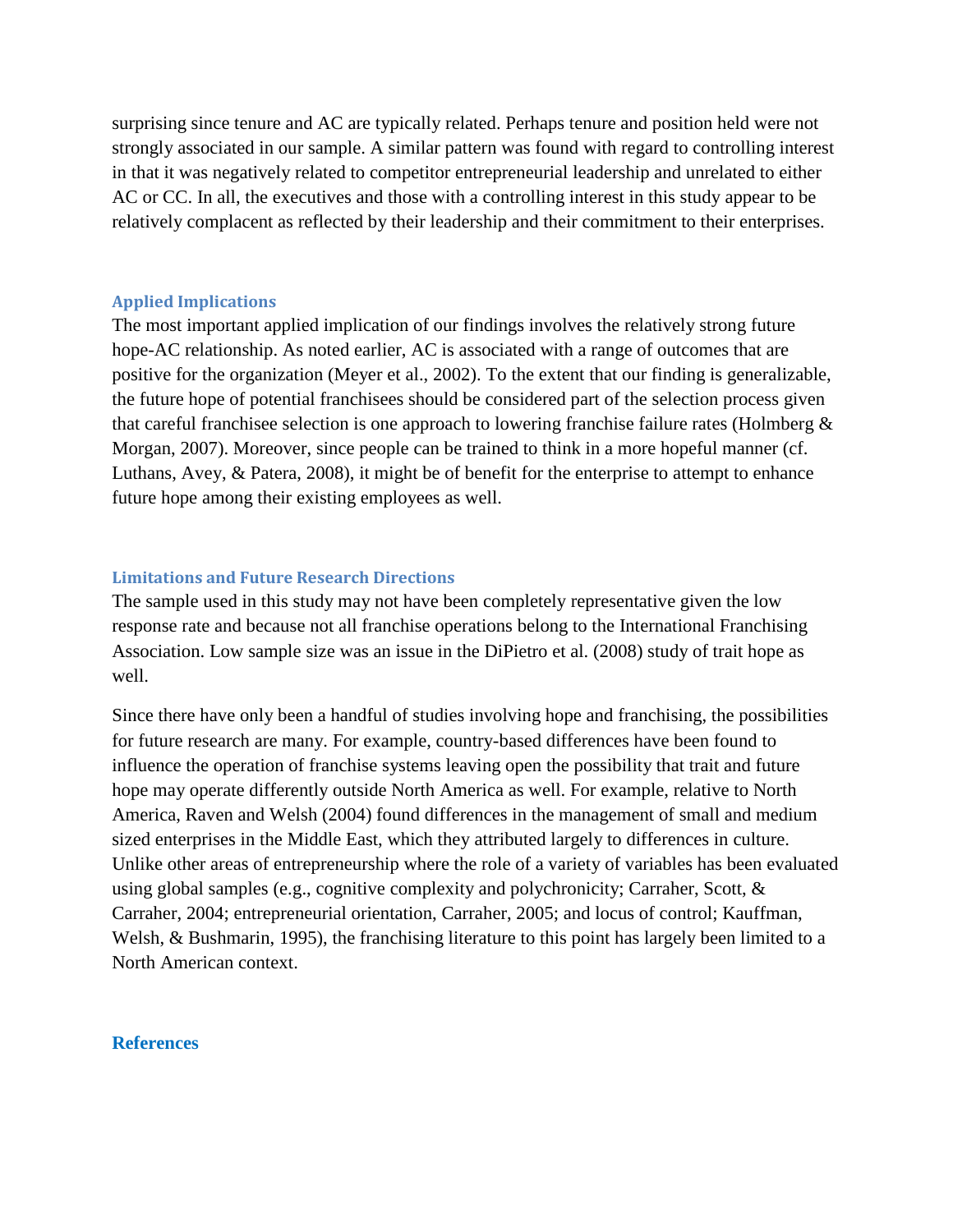Adams, V.H., Snyder, C.R., Rand, K.L., King, E.A., Sigmon, D.R., & Pulvers, K.M. (2002). Hope in the workplace. In Giacolone, R., & Jurkiewicz (Eds.), Workplace spirituality and organizational performance (pp. 367–377). New York: Sharpe.

Aldrich, H., & Auster, E.R. (1986). Even dwarfs started small: Liabilities of age and size and their strategic implications. Research in Organizational Behavior, 8, 165–198.

Allen, N.J., & Meyer, J.P. (1990). The measurement and antecedents of affective, continuance and normative commitment to the organization. Journal of Occupational Psychology, 63, 1–18.

Alon, I., & Welsh, D.H.B. (2001). Final reflections: International franchising in the context of global and regional economic integration. In I.Alon & D.H.B.Welsh (Eds.), International franchising in emerging markets: China, India, and other Asian countries (pp. 269–285). Chicago, IL: CCH, Inc.

Avey, J., Wernsing, T., & Luthans, F. (2008). Can positive employees help positive organizational change? Journal of Applied Behavioral Science, 44(1), 48–70.

Babyak, M.A., Snyder, C.R., & Yoshinobu, L. (1993). Psychometric properties of the Hope Scale: A confirmatory factor analysis. Journal of Research in Personality, 27, 154–169.

Beshel, B. (2010). An introduction to franchising. Washington, DC: International Franchise Association.

Brown, M., Curry, L.A., Hagstrom, H., & Sandstedt, S. (1999, August). Female teenage athletes, sports participation, self-esteem, and hope. Paper presented at the Association for the Advancement of Applied Sport Psychology, Banff, Alberta, Canada.

Carraher, S. (2005). An examination of entrepreneurial orientation: A validation study in 68 countries in Africa, Asia, Europe, and North America. International Journal of Family Business, 2(1), 95–100.

Carraher, S., Scott, C., & Carraher, S.C. (2004). A comparison of polychronicity levels among small business owners and non-business owners in the U.S., China, Ukraine, Poland, Hungary, Bulgaria, and Mexico. International Journal of Family Business, 1(1), 97–101.

Culver, N.F. (1992). A validation of the encouragement scale-Teacher form. Unpublished doctoral dissertation, University of Georgia, Athens.

Curry, L.A., Maniar, S.D., Sondag, K.A., & Sandstedt, S. (1999). An optimal performance academic course for university students and student-athletes. Unpublished manuscript, University of Montana, Missoula.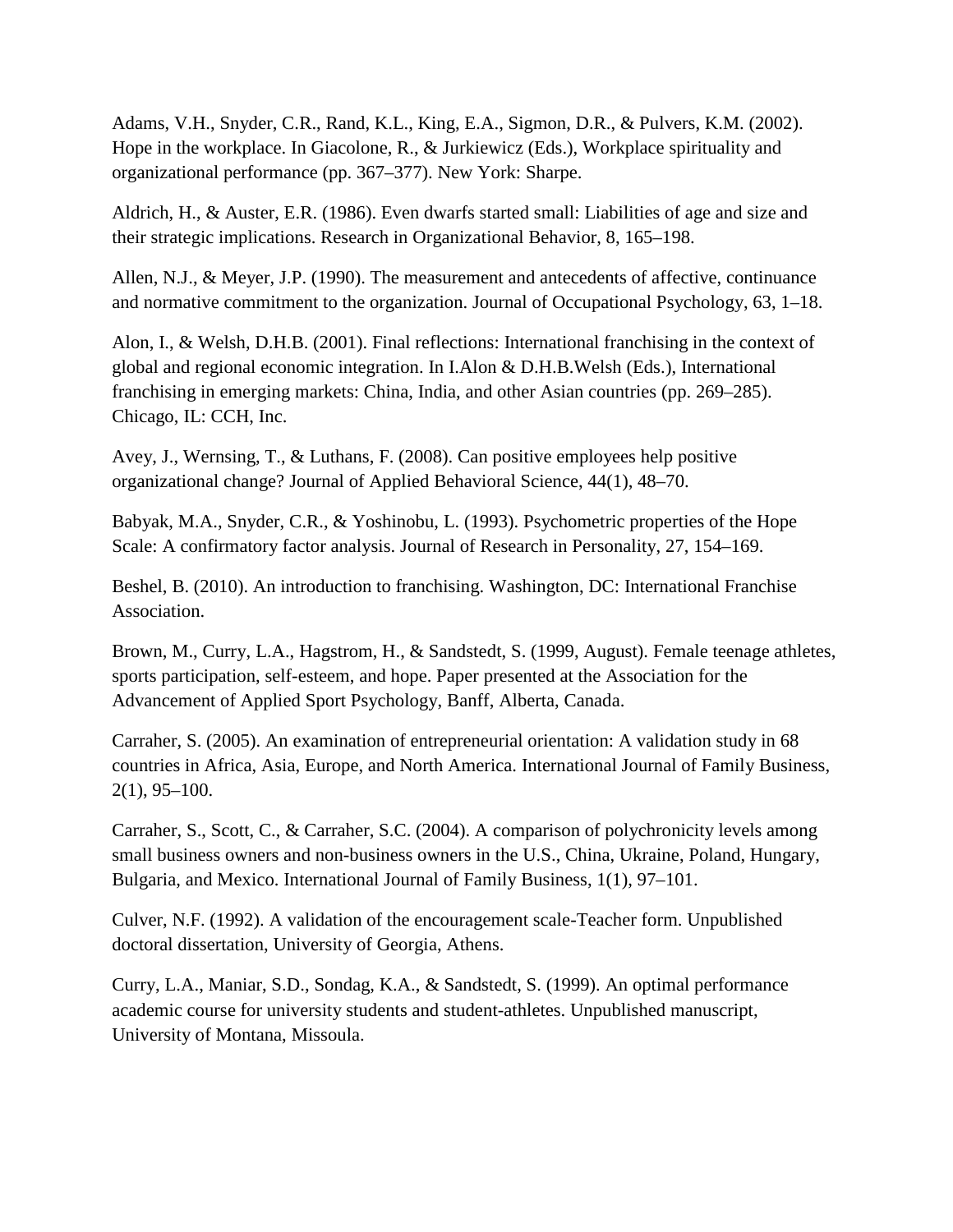Curry, L.A., & Snyder, C.R. (2000). Hope takes the field: Mind matters in athletic performances. In C.R.Snyder (Ed.), Handbook of Hope: Theory, Measures, and Applications (pp. 243–260). San Diego, CA: Academic.

Curry, L.A., Snyder, C.R., Cook, D.L., Ruby, B.C., & Rehm, M. (1997). Role of hope in academic and sport achievement. Journal of Personality and Social Psychology, 73(6), 1257– 1267.

Den Hartog, D.N., & Belschak, F.D. (2007). Personal initiative, commitment, and affect at work. Journal of Occupational and Organizational Psychology, 80, 601–622.

DiPietro, R.B., Welsh, D.H.B., Raven, P.V., & Severt, D. (2007). A measure of hope in franchise systems: Assessing franchisees, top executives, and franchisors. Journal of Leadership and Organizational Studies, 13(3), 59–66.

DiPietro, R.B., Severt, D., Welsh, D.H.B., & Raven, P.V. (2008). Franchisee leadership traits v manager leadership traits: An exploratory study comparing hope, leadership, commitment, and service quality delivery. International Entrepreneurship and Management Journal, 4(1), 63–78.

Elango, B., & Fried, V.H. (1997). Franchising research: A literature review and synthesis. Journal of Small Business Management, 35(3), 68–81.

Frank, J.D. (1968). The role of Hope in psychotherapy. International Journal of Psychiatry, 5, 383–395.

Frank, J.D. (1973). Persuasion and healing (rev. ed.). Baltimore, MD: John Hopkins University Press.

Frank, J.D. (1975). The faith that heals. The Johns Hopkins Medical Journal, 137, 127–131.

Gartner, W. (1985). A conceptual framework for describing the phenomenon of new venture creation. Academy of Management Review, 10(4), 696–706.

Herzberg F. (1966). Work and the nature of man. Cleveland, OH: World.

Holmberg, S.R., & Morgan, K.B. (2007). Entrepreneurial global franchise ventures: US and European franchisee failure strategic and empirical perspectives. International Entrepreneurship & Management Journal, 3(4), 379–401.

International Franchise Association (2006a). "How widespread is franchising?" Retrieved from: http://www.franchise.org/resourcectr/faq/q4.asp, October 31, 2006.

Irving, L.M., Snyder, C.R., & Crowson, J.J., Jr. (1998). Hope and the negotiation of cancer facts by college women. Journal of Personality, 66, 195–214.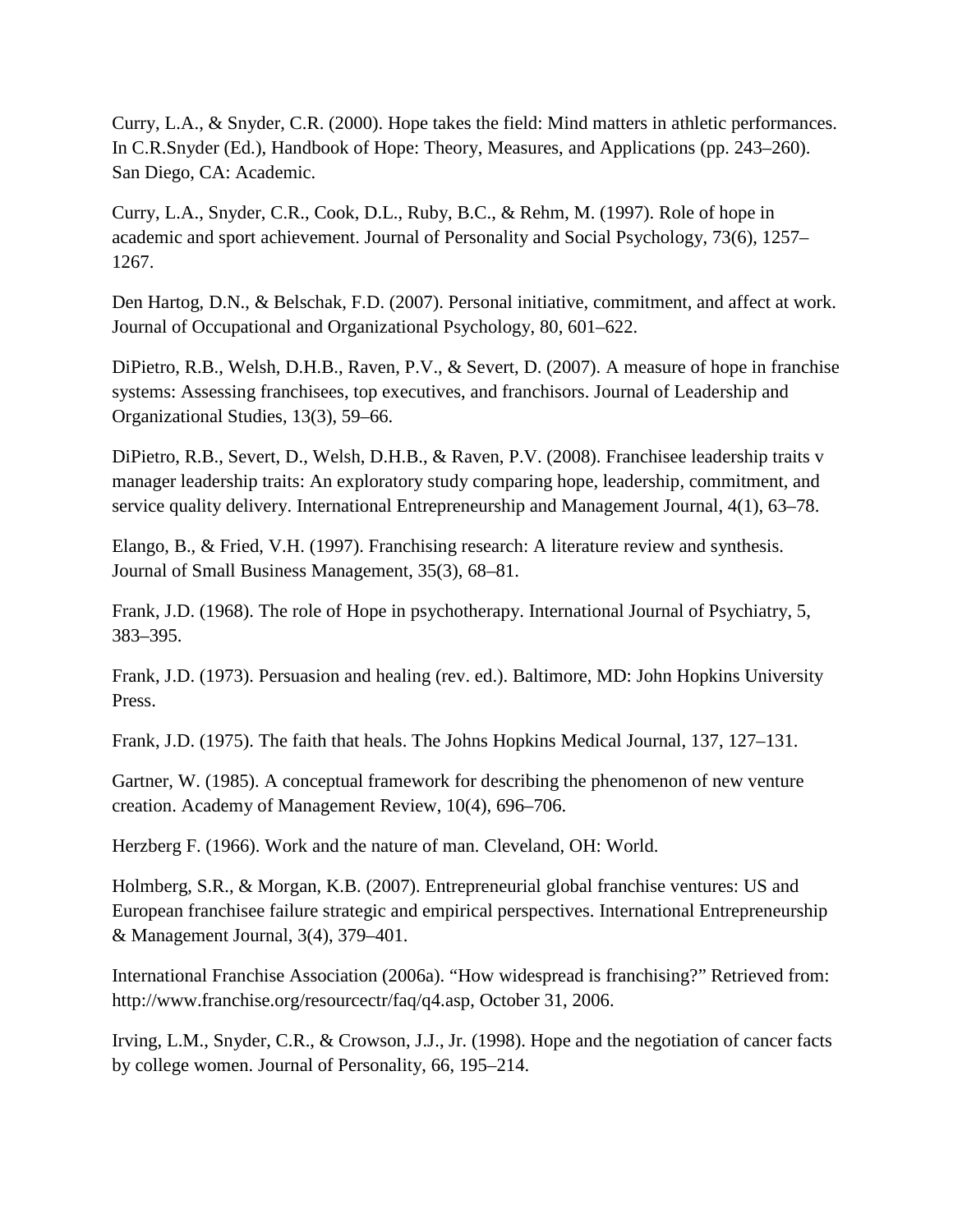Jensen, S.M., & Luthans, F. (2006). Relationship between entrepreneurs' psychological capital and their authentic leadership. Journal of Managerial Issues, 18(2), 254–273.

Kauffman, P.J., Welsh, D.H.B., & Bushmarin, N. (1995, Fall). Locus of control and entrepreneurship in the Russian Republic. Entrepreneurship Theory & Practice, 20(1), 43–56.

Kwon, P. (2000). Hope and dysphoria: The moderating role of defense mechanisms. Journal of Personality, 68, 199–233.

Kwon, P. (2002). Hope, defense mechanisms, and adjustment: Implications for false hope and defensive hopelessness. Journal of Personality, 70, 207–231.

Low, M.B., & MacMillan, I.C. (1988). Entrepreneurship: Past research and future challenges. Journal of Management, 14(2), 139–161.

Luthans, F. (2002). Positive organizational behavior (POB): Developing and managing psychological strengths. Academy of Management Executives, 16(1), 57–76.

Luthans, F., Avey, J.B., & Patera, J.L. (2008). Experimental analysis of a web-based intervention to develop positive psychological capital. Academy of Management Learning and Education, 7(2), 209–221.

Luthans, F., Avolio, B.J., Avey, J.B., & Norman, S.M. (2007). Positive psychological capital: Measurement and relationship with performance and satisfaction. Personnel Psychology, 60, 541–572.

Maslow, A.J. (1954). Motivation and personality. New York, NY: Harper & Row.

Matarazzo, J.D. (1982). Behavioral health's challenges to academic, scientific, and professional Psychology. American Psychologist, 37, 1–14.

McGregor, D. (1960). The human side of enterprise. New York, NY: McGraw-Hill.

Meyer, J.P., & Allen, N.J. (1991). A three-component conceptualization of organizational commitment. Human Resource Management Review, 1, 61–89.

Meyer, J.P., Stanley, D.J., Herscovitch, L., & Topolnytsky, L. (2002). Affective, continuance, and normative commitment to the organization: A meta-analysis of antecedents, correlates, and consequences. Journal of Vocational Behavior, 61, 20–52.

Morrison, K.A. (1997). How franchise job satisfaction and personality affects performance, organizational commitment, franchisor relations, and intention to remain. Journal of Small Business Management, 35(3), 39–67.

Nelson, D., & Cooper, C.L. (Eds.). (2007). Positive organizational behavior: Accentuating the positive at work, Thousand Oaks, CA: Sage.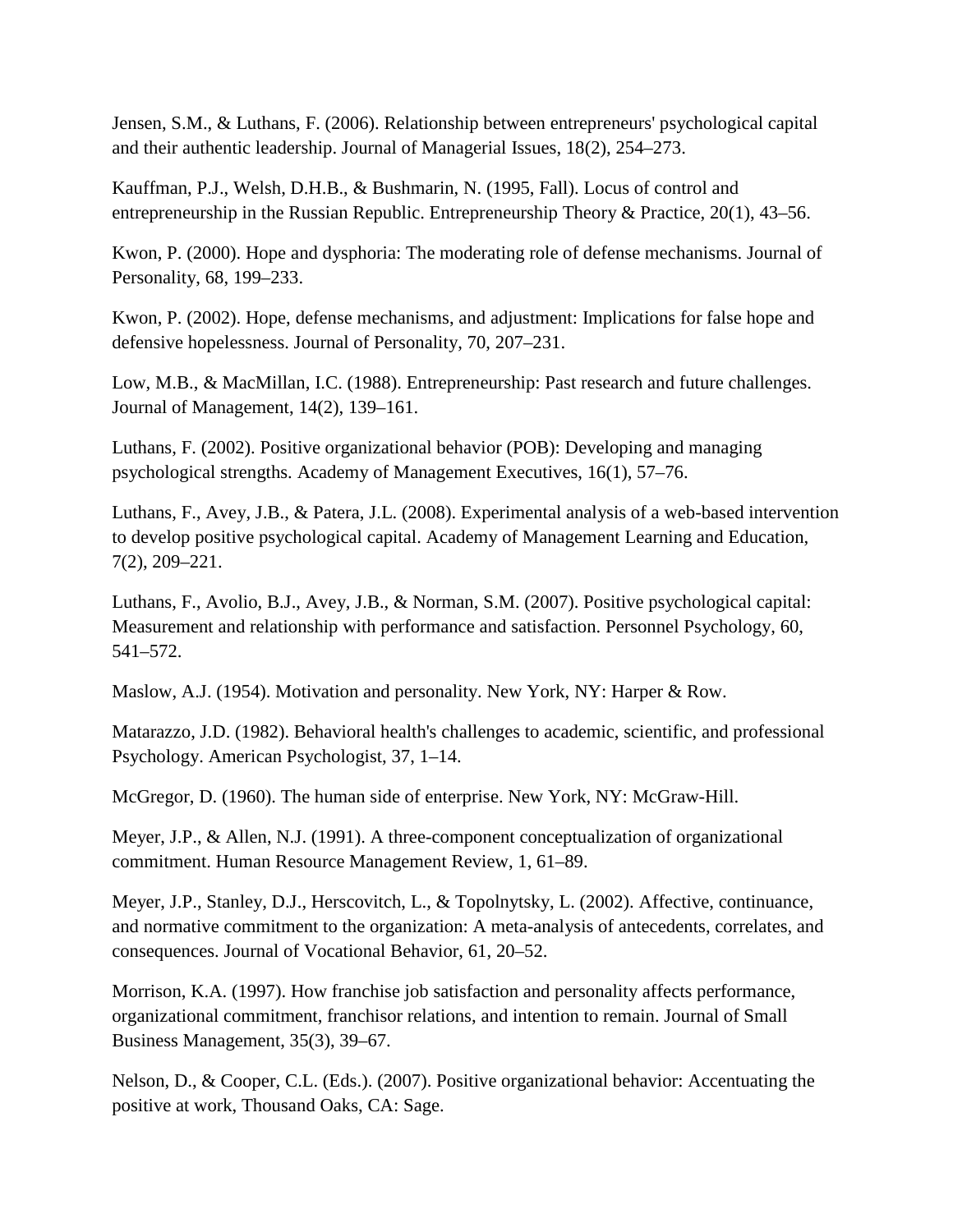Peterson, S.J., & Luthans, F. (2003). The positive impact and development of hopeful leaders. Leadership & Organization Development Journal, 24(1/2), 26–31.

Range, L.M., & Penton, S.R. (1994). Hope, hopelessness, and suicidality in college students. Psychological Reports, 75, 456–458.

Raven, P.V., & Welsh, D.H.B. (2004). An exploratory study of influences on retail service quality: A focus on Kuwait and Lebanon. Journal of Services Marketing, 18(3), 198–214.

Schumpeter, J.A. (1934). Theory of economic development. Cambridge, MA: Harvard University Press.

Scioli, A., Chamberlin, C.M., Samor, C.M., LaPointe, A.B., Campbell, T.L., & MacLeod, A.R. (1997). A prospective study of hope, optimism, and health. Psychological Reports, 81, 723–733.

Snyder, C.R. (1996). To hope, to lose, and hope again. Journal of Personal and Interpersonal Loss, 1, 3–16.

Snyder, C.R. (1998). A case for hope in pain, loss, and suffering. In J.H.Harvey, J.Omarzu, & E.Miller (Eds.), Perspectives on loss: A sourcebook (pp. 63–79). Washington, DC: Taylor & Francis.

Snyder, C.R. (Ed.). (2000). Handbook of hope: Theory, measures, & applications. San Diego, CA: Academic Press.

Snyder, C.R. (2002). Hope theory: Rainbows in the mind. Psychological Inquiry, 13(4), 249– 275.

Snyder, C.R., Cheavens, J.S., & Michael, S.T. (1999a). Hoping. In C.R.Snyder (Ed.), Coping: The psychology of what works (pp. 205–231). New York, NY: Oxford University Press.

Snyder, C.R., Harris, C., Anderson, J.R., Holleran, S.A., Irving, L.M., Sigmon, S.T., Yoshinobu, L., Gibb, J., Langelle, C., & Harney, P. (1991a). The will and the ways: Development and validation of an individual-differences measure of hope. Journal of Personality and Social Psychology, 60, 570–585.

Snyder, C.R., Ilardi, S.S., Cheavens, J., Michael, S.T., Yamhure, L., & Sympson, S. (2000a). The role of hope in cognitive behavior therapies. Cognitive Therapy and Research, 24, 747–762.

Snyder, C.R., Ilardi, S., Michael, S., & Cheavens, J. (2000b). Hope theory: Updating a common process for psychological change. In C.R.Snyder & R.E.Ingram (Eds.), Handbook of social and clinical psychology: The health perspective (pp. 285–305). Elmsford, NY: Pergamon.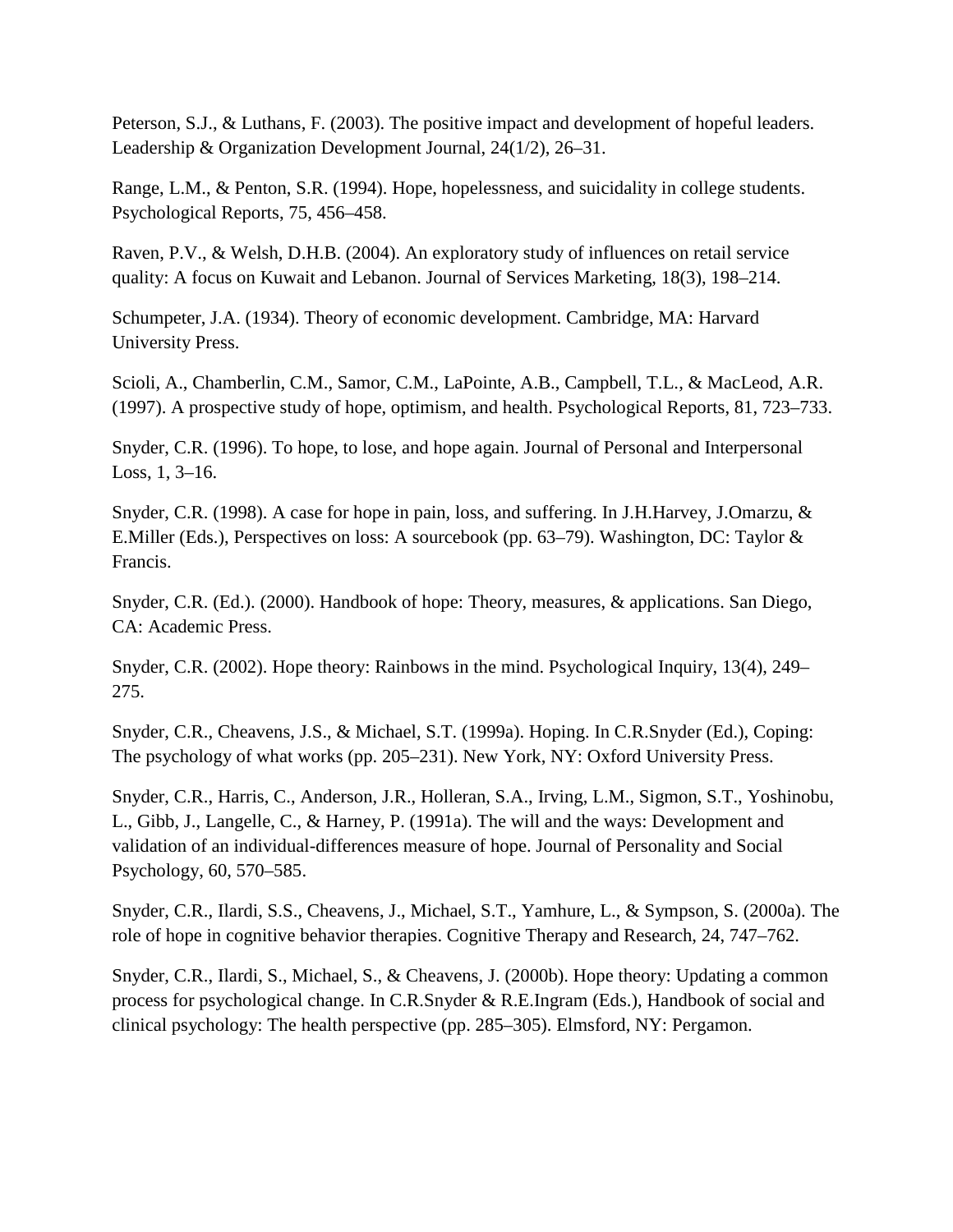Snyder, C.R., Irving, L., & Anderson, J.R. (1991b). Hope and health: Measuring the will and the ways. In C.R.Snyder & D.R.Forsyth (Eds.), Handbook of social and clinical psychology: The health perspective (pp. 285–305). Elmsford, NY: Pergamon.

Snyder, C.R., Michael, S., & Cheavens, J. (1999b). Hope as a psychotherapeutic foundation for nonspecific factors, placebos, and expectancies. In M.A.Huble, B.Duncan, & S.Miller (Eds.), Heart and soul of change (pp. 179–200). Washington, DC: American Psychological Association.

Snyder, C.R., Sympson, S.C., Ybasco, F.C., Border, T.F., Babyak, M.A., & Higgins, R.L. (1996). Development and validation of the State Hope Scale. Journal of Personality and Social Psychology, 70, 321–335.

Snyder, C.R., & Taylor, J.D. (2000). Hope as a common factor across psychotherapy approaches: A lesson from the Dodo's Verdict. In C.R.Snyder (Ed.), Handbook of hope: Theory, measures, and applications (pp. 89–108). San Diego, CA: Academic.

SPSS Statistics 17.0 (2009), IBM SPSS, IBM Corporation, Route 100, Somers, NY 10589.

Stevenson, H., Roberts, M., & Grousbeck, H. (1989). New business ventures and the entrepreneur. Homewood, IL: Irwin.

Strotmann, H. (2007). Entrepreneurial survival. Small Business Economics, 28, 87–104.

Turner, N., Barling, J., & Zachartos, A. (2002). Positive psychology at work. In C.R.Snyder, & S.J.Lopez (Eds.). Handbook of positive psychology (pp. 715–728). Oxford, UK: Oxford University Press.

Walker, B.J. (1991, January). Retail franchising in the 1990's. Retail issues newsletter, Arthur Anderson, 3(1), 1–4.

Welsh, D.H.B., Adler, M.F., Falbe, C.M., Gardner, R.O., & Rennick, L.A. (2001). Multiple uses of the internet in franchising. Symposium at the International Society of Franchising, Las Vegas, NV.

Welsh, D.H.B., & Alon, I. (Eds.). (2001). International franchising in emerging markets: Central and Eastern Europe and Latin America. Chicago, IL: CCH, Inc.

Welsh, D.H.B., & Alon, I. (Eds.). (2002). International franchising in industrialized markets: North America, the Pacific Rim, and other countries. Chicago, IL: CCH, Inc.

Welsh, D.H.B., Luthans, F., & Sommer, S.M. (1993a, February). Managing Russian factory workers: The impact of U.S.-based behavioral and participative techniques. Academy of Management Journal, 36(1), 58–79.